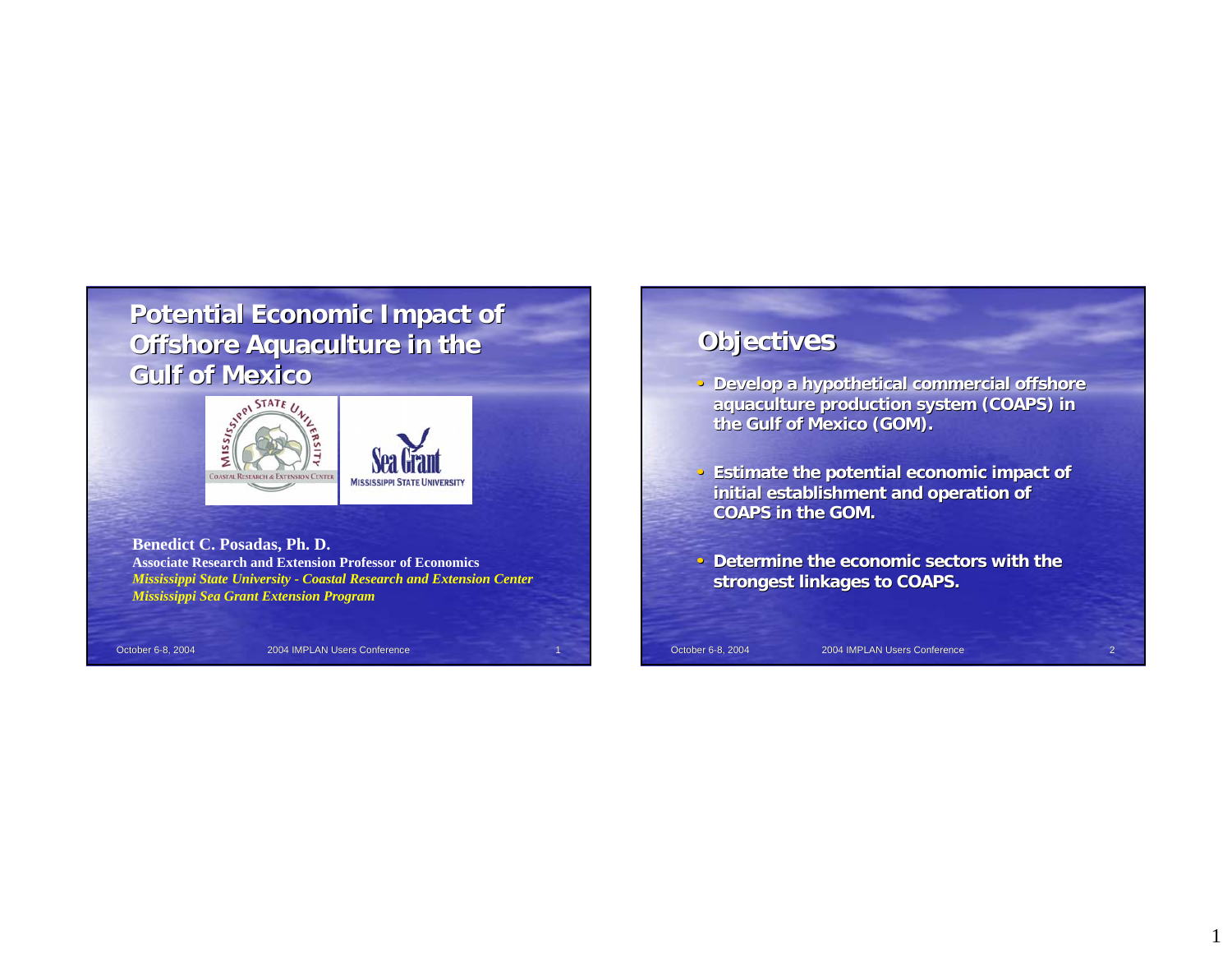

- **Offshore aquaculture production system**
	- **Offshore Aquaculture Consortium (OAC)**
- **Offshore cage design & operation**
	- **Ocean Spar and OAC**
- **Gulf of Mexico and South Atlantic exvessel prices and U.S. Imports**
	- **National Marine Fisheries Service (NMFS)**

# **Offshore Aquaculture Production System**

- **Aquaculture Service Vehicle (ASV)**
- **3,000-m3 Ocean Spar Sea Station (OSSS) cages**
- Moorings, feed distribution system and **net cleaners**
- **Service boats**

October 6-8, 2004 2004 IMPLAN Users Conference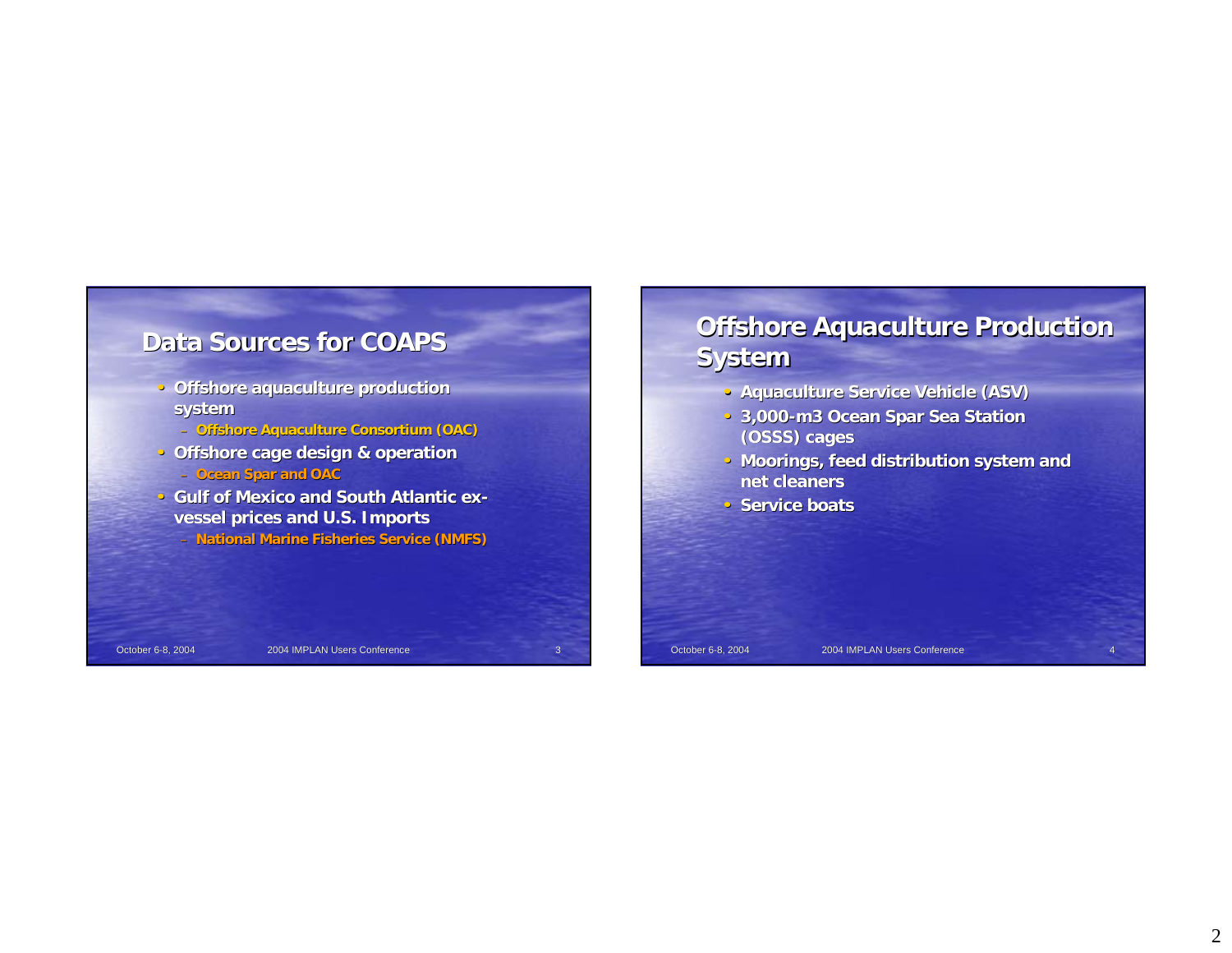

# **Initial Fixed Investment (12-cages or 36,000 m3) cages 36,000 m3)**

| <b>Item</b>                       | Total Cost (US\$) US\$/m3 |     |
|-----------------------------------|---------------------------|-----|
| <b>Onshore support facilities</b> | 0.33                      | 9   |
| <b>Offshore facilities</b>        | 3.52                      | 98  |
| <b>Total investment</b>           | 3.85                      | 107 |
|                                   |                           |     |
|                                   |                           |     |
|                                   |                           |     |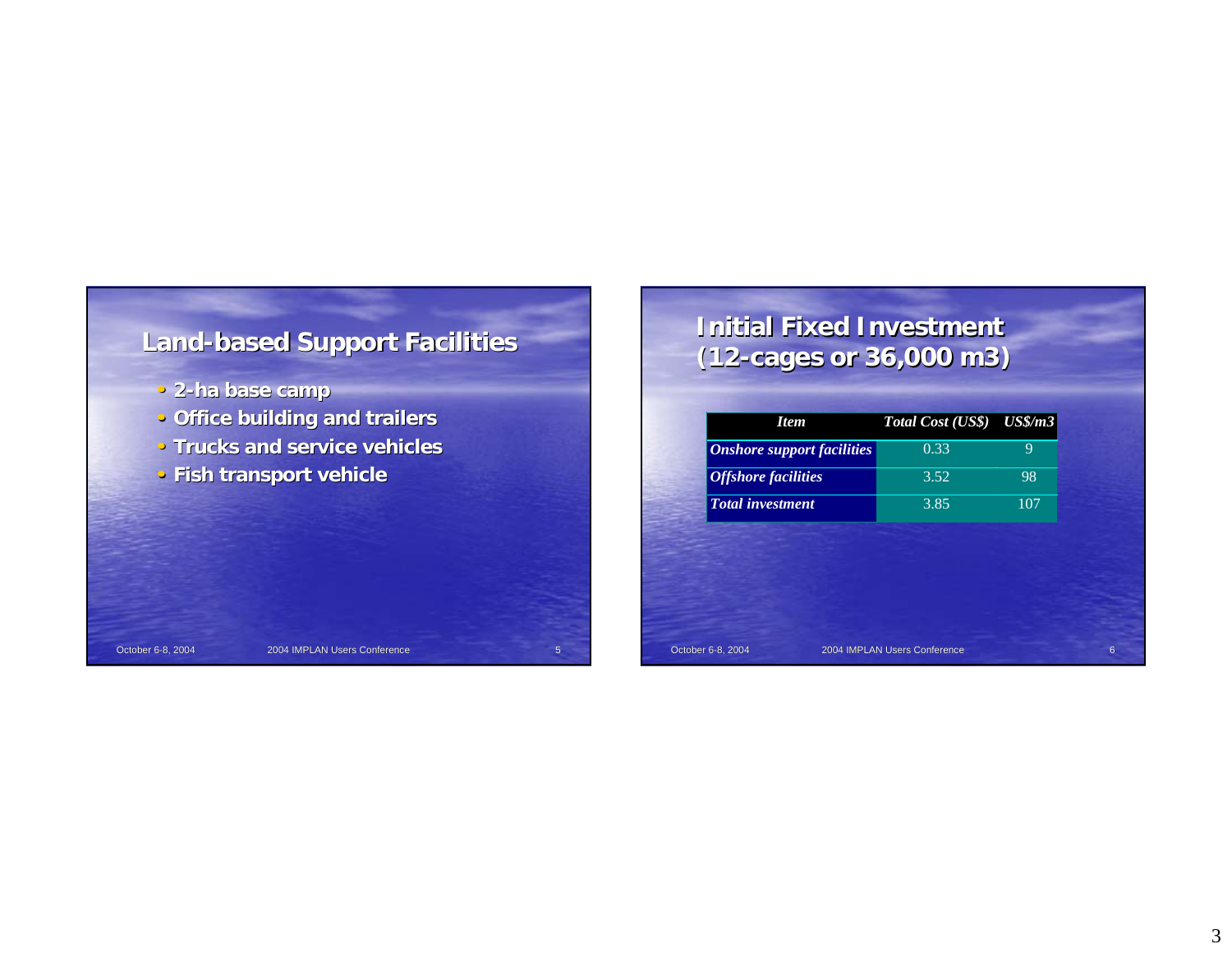

### • Culture characteristics

- Spawning and hatching
- Growth potential
- State and federal regulations
- Commercial Harvest
	- Landings
	- Ex-vessel Prices
	- South Atlantic
	- Gulf of Mexico

October 6-8, 2004 **2004 IMPLAN Users Conference** 

# **Cobia or Lemon Fish or Ling Cobia or Lemon Fish or Ling Rachycentron Rachycentron canadum**



- Successfully cultured in **ponds and cages in Taiwan and Puerto Rico. Taiwan and Puerto Rico.**
- Can be grown to at least 5 **kg in 12 months. kg in 12 months.**
- **Successfully spawned in USA.**
- **Commercial harvesting is** subject to state and **federal regulations**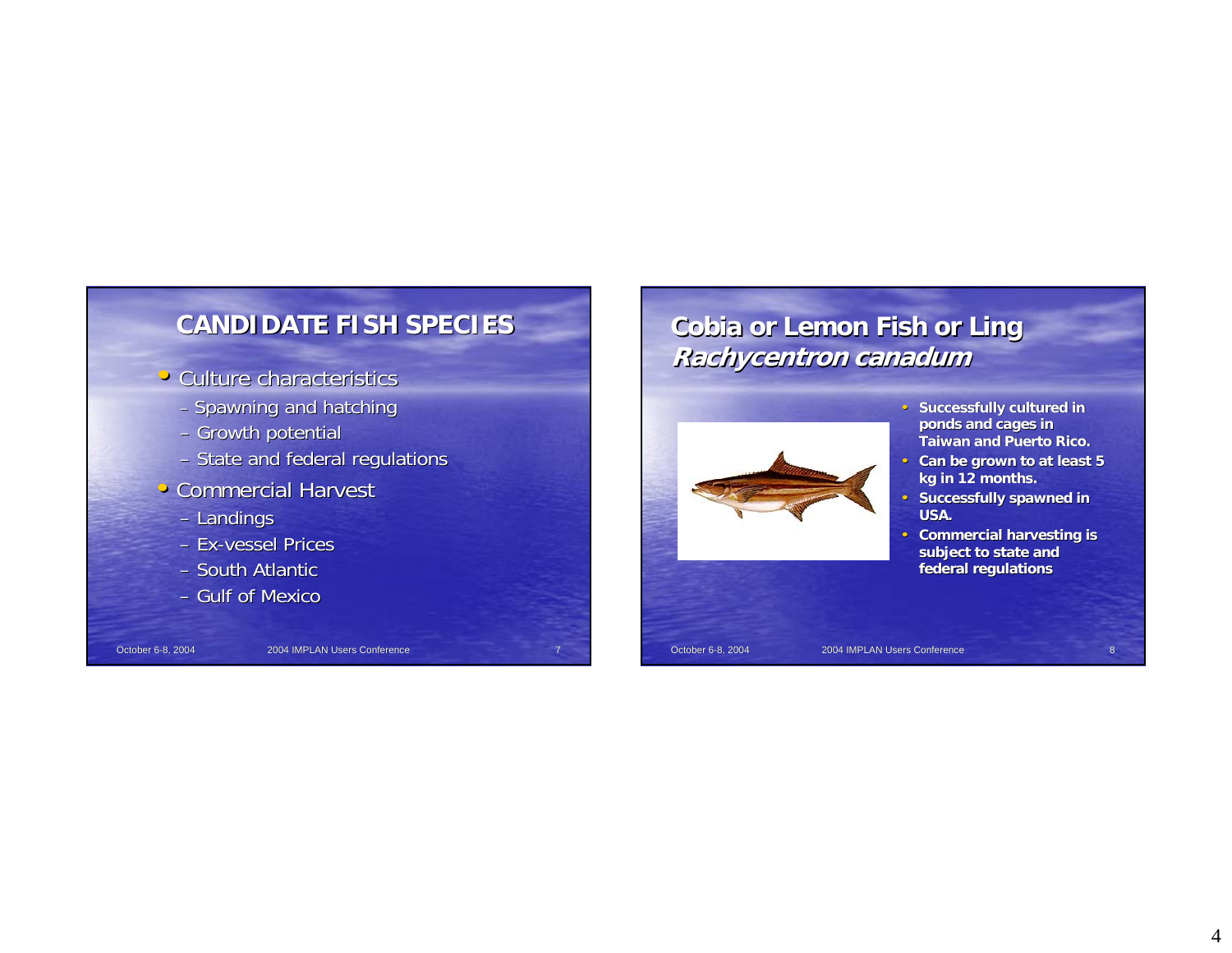

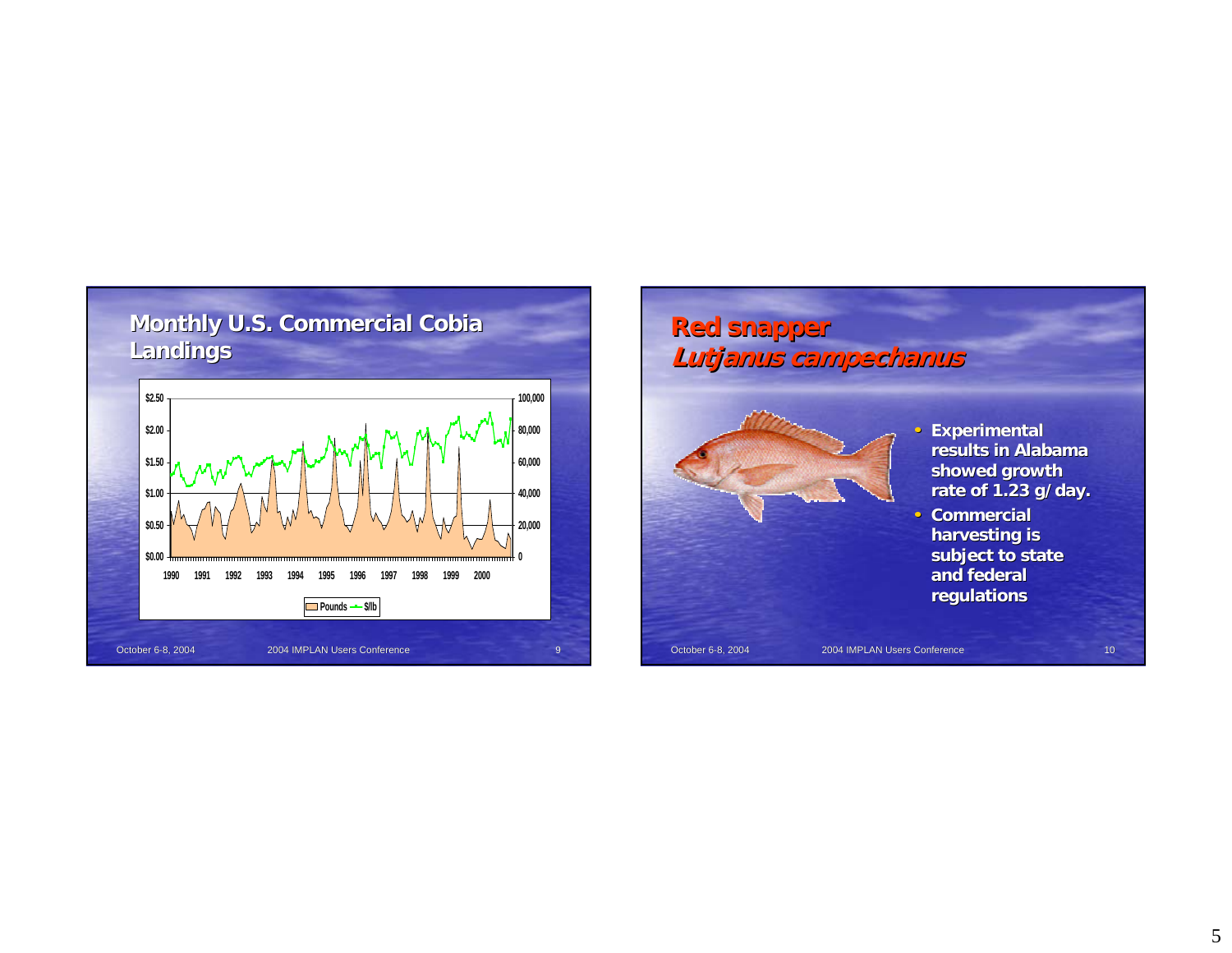

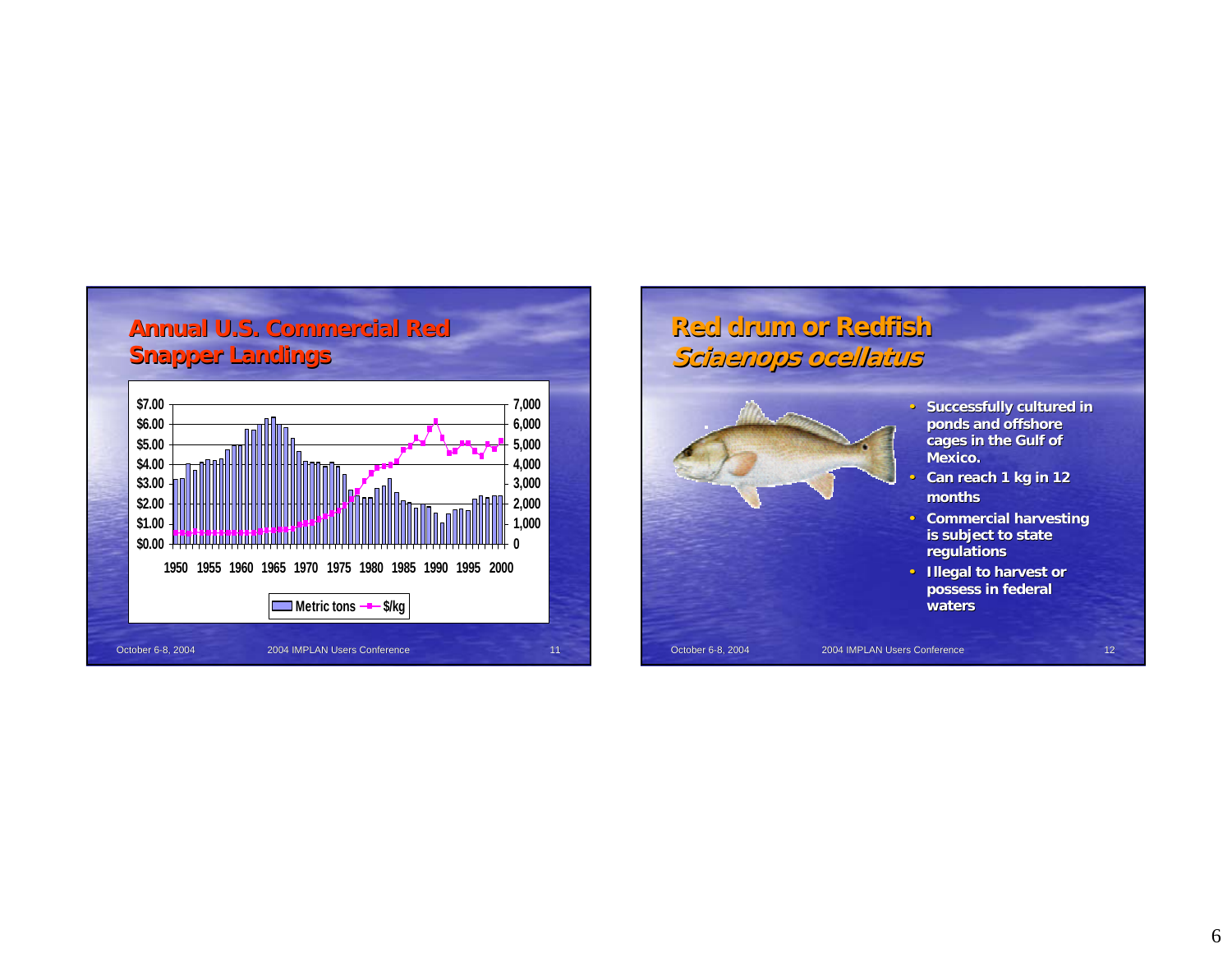

## **12- Cage COAPS Enhanced Market Cage COAPS Enhanced Market & Improved Growth Model & Improved Growth Model**

| <b>Item</b>                          | <b>Unit</b>    | COBIA12                      | SNAP <sub>12</sub> | DRUM <sub>12</sub> |    |
|--------------------------------------|----------------|------------------------------|--------------------|--------------------|----|
| <b>Stocking density</b>              | Fish/m3        | 6                            | 67                 | 33                 |    |
| <b>Growth rate</b>                   | <b>G/month</b> | 729                          | 46                 | 100                |    |
| Ex-vessel price                      | $$$ /kg        | 5.25                         | 5.50               | 4.75               |    |
| <b>Harvest size</b>                  | <b>Kg/fish</b> | 6.57                         | 0.56               | 1.21               |    |
| <b>Fish production</b>               | 1000 mt/yr     | 1.08                         | 1.08               | 1.08               |    |
| Net returns                          | \$M/yr         | 1.89                         | 0.22               | 0.43               |    |
| <b>NPV</b>                           | \$M            | 7.36                         | <0                 | 0.75               |    |
| <b>IRR</b>                           | $\%$           | 52                           | 8                  | 15                 |    |
| <i><b>Investment</b></i><br>decision |                | <b>Feasible</b>              | <b>Infeasible</b>  | <b>Infeasible</b>  |    |
|                                      |                |                              |                    |                    |    |
| October 6-8, 2004                    |                | 2004 IMPLAN Users Conference |                    |                    | 14 |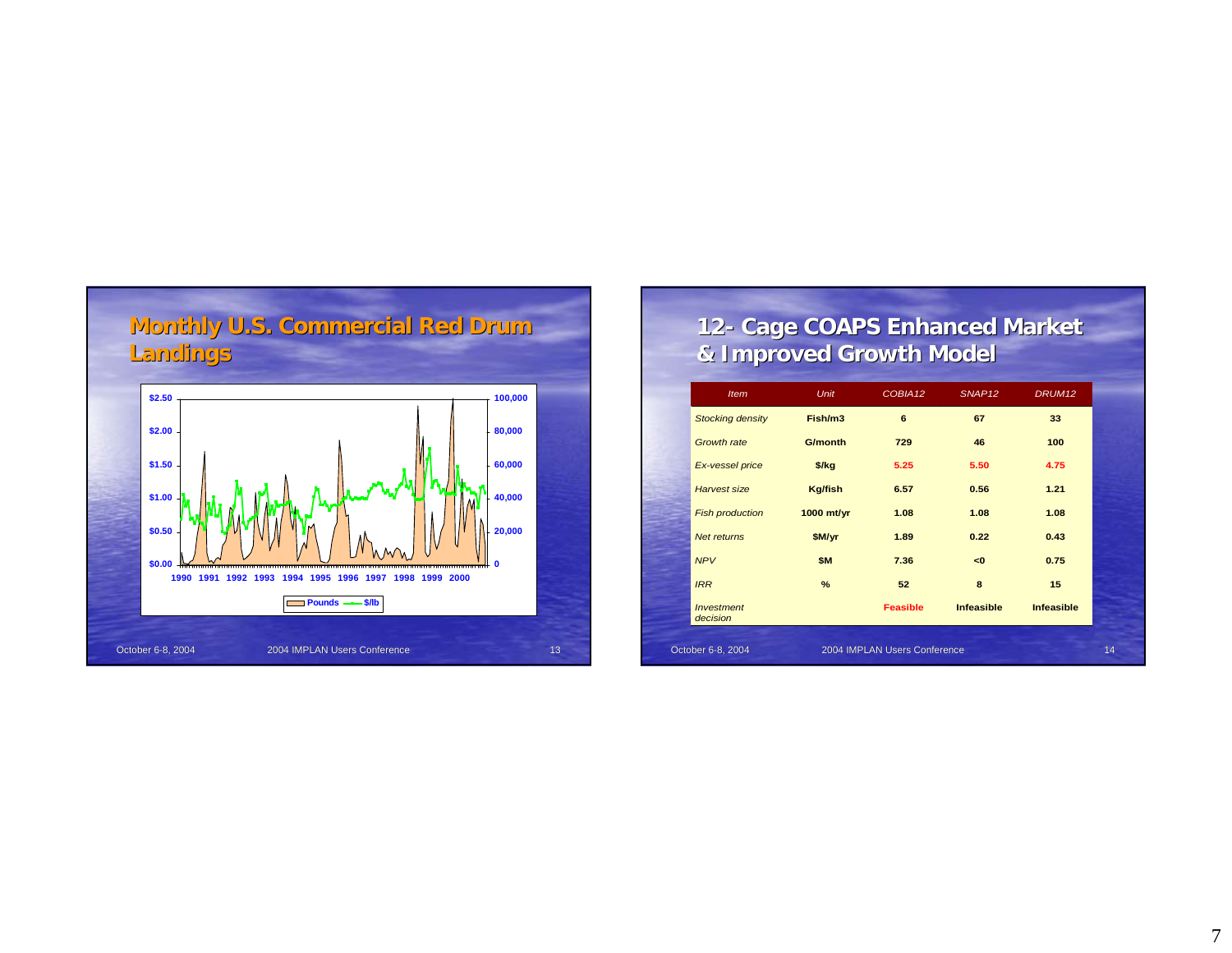

- **IMPLAN Professional 2.0 Software**
- **2000 GOM states IMPLAN data files** – **FL, AL, MS, LA, TX**

• **COAPS** 

– **Miscellaneous Livestock Sector (9)**

- **SIC Codes 0271 & 0272**
- **Commercial Seafood Processing**
	- **Prepared Fresh or Frozen Fish or Seafood Sector Prepared Fresh or Frozen Fish or Seafood Sector (98)**

– **SIC Code 2092**

**• Commercial Harvesting** 

– **Sector 25**

– **SIC Code 0910**

October 6-8, 2004 2004 IMPLAN Users Conference 15

# **Impact of Initial Investment in a Single COAPS a Single COAPS**

- Economic output \$6.84 M
- Employment 197 jobs
- Labor income  $$2.17$  M
- Indirect business taxes  $$0.21M$
- Federal income taxes  $$0.23$  M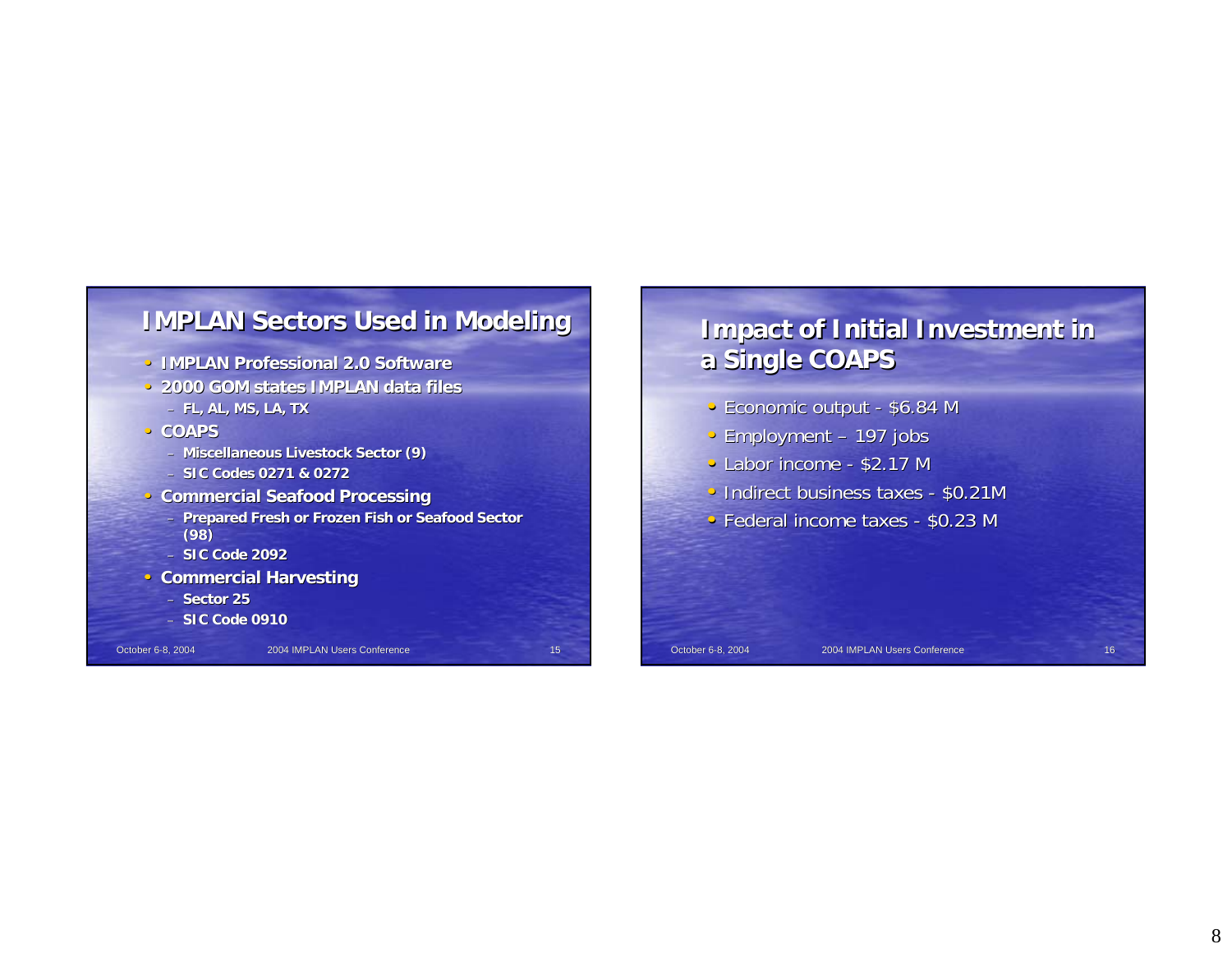# **Impact of Operating a Single COAPS**

- Economic output \$9.1 to 10.2 M
- Employment 262-289 jobs
- Labor income \$2.9 to 3.2 M
- Indirect business taxes \$0.28 to 0.31 M
- Federal income taxes  $$0.34$  M

# **Impact of Current Commercial Harvesting of Target Species Harvesting of Target Species**

- Economic output \$20.1 M
- Employment 628 jobs
- $\bullet$  Labor income \$10.3 M
- Indirect business taxes \$0.86 M

October 6-8, 2004 2004 1MPLAN Users Conference 17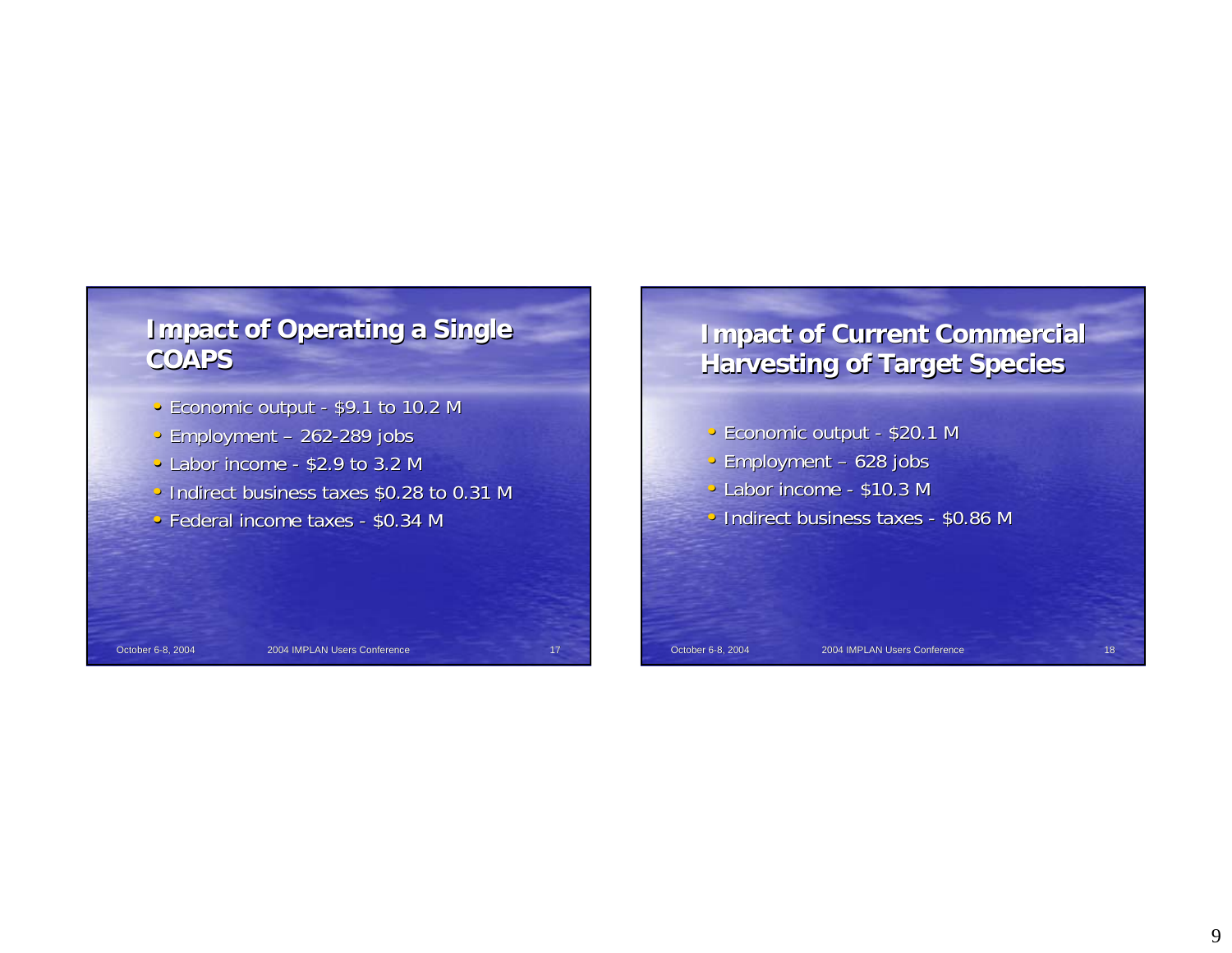

### **Distribution of Indirect Effects of a Single COAPS of a Single COAPS** Construction 2%Government 2%Mining 3% FIRE 8%Misc. Livestock 8%Services 9%Agriculture 14%Trade 15%**TCPU**  15%Manufacturing 24%**Other** 32%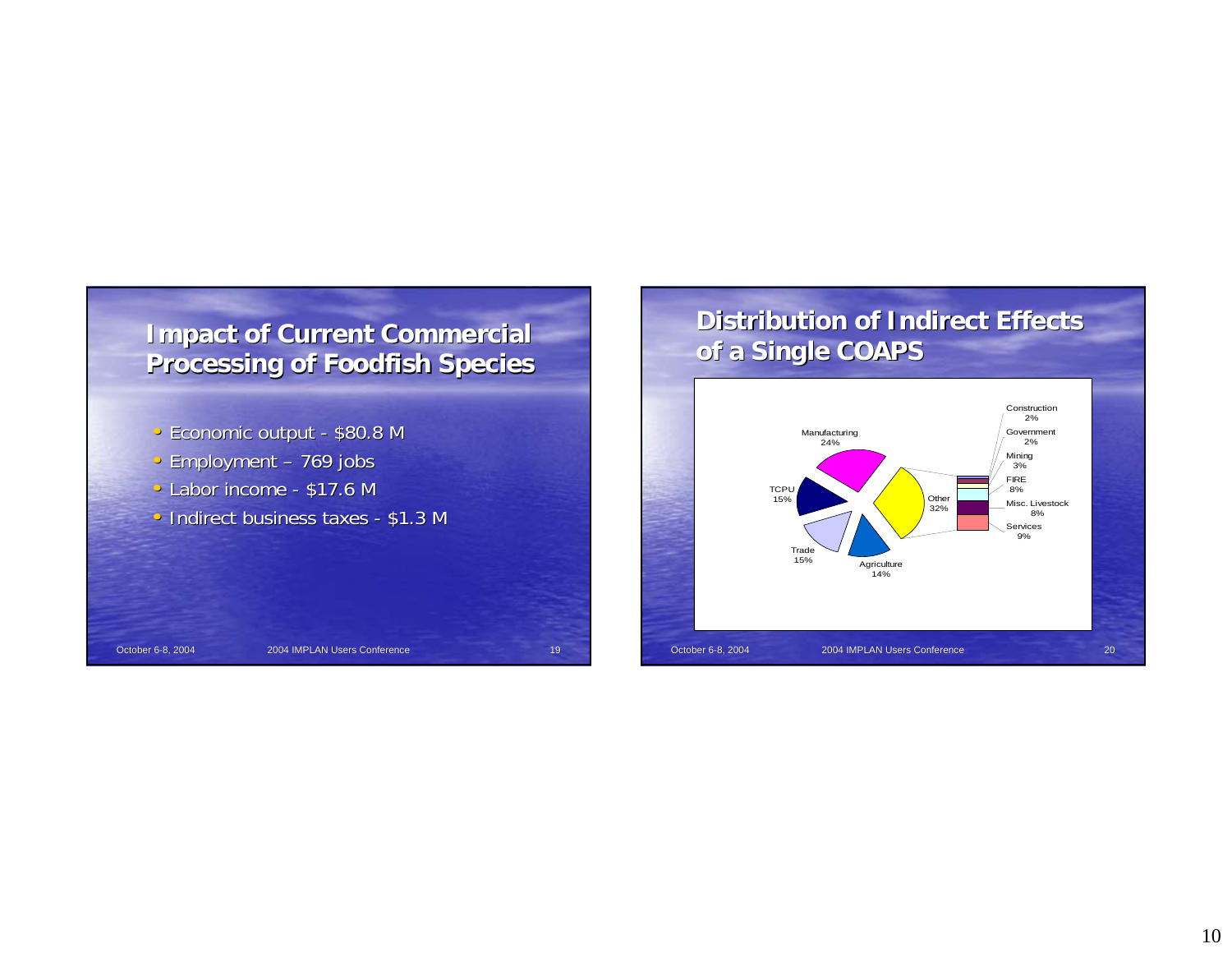